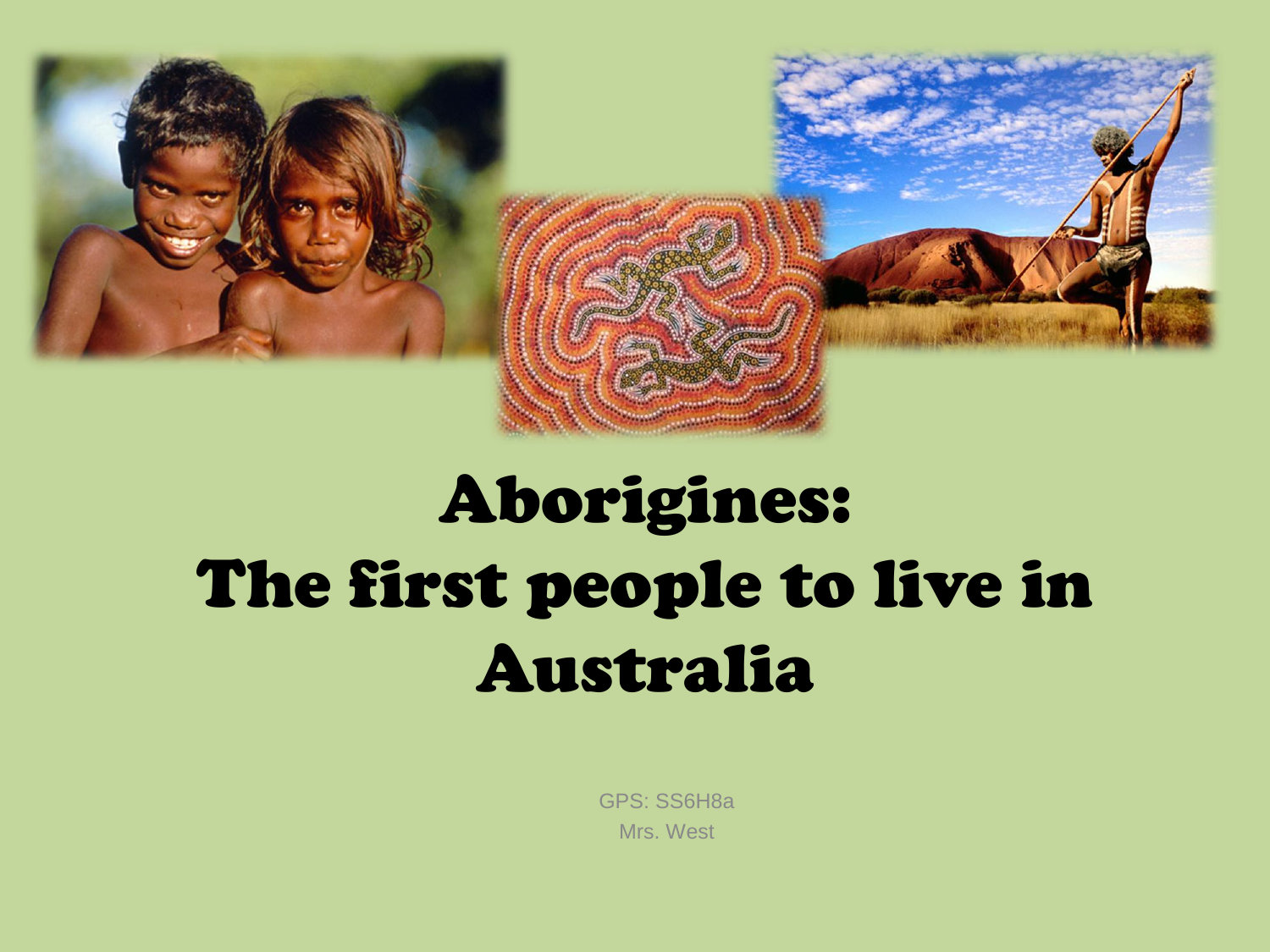### Enduring Understanding(s)

# Movement & Migration **Culture**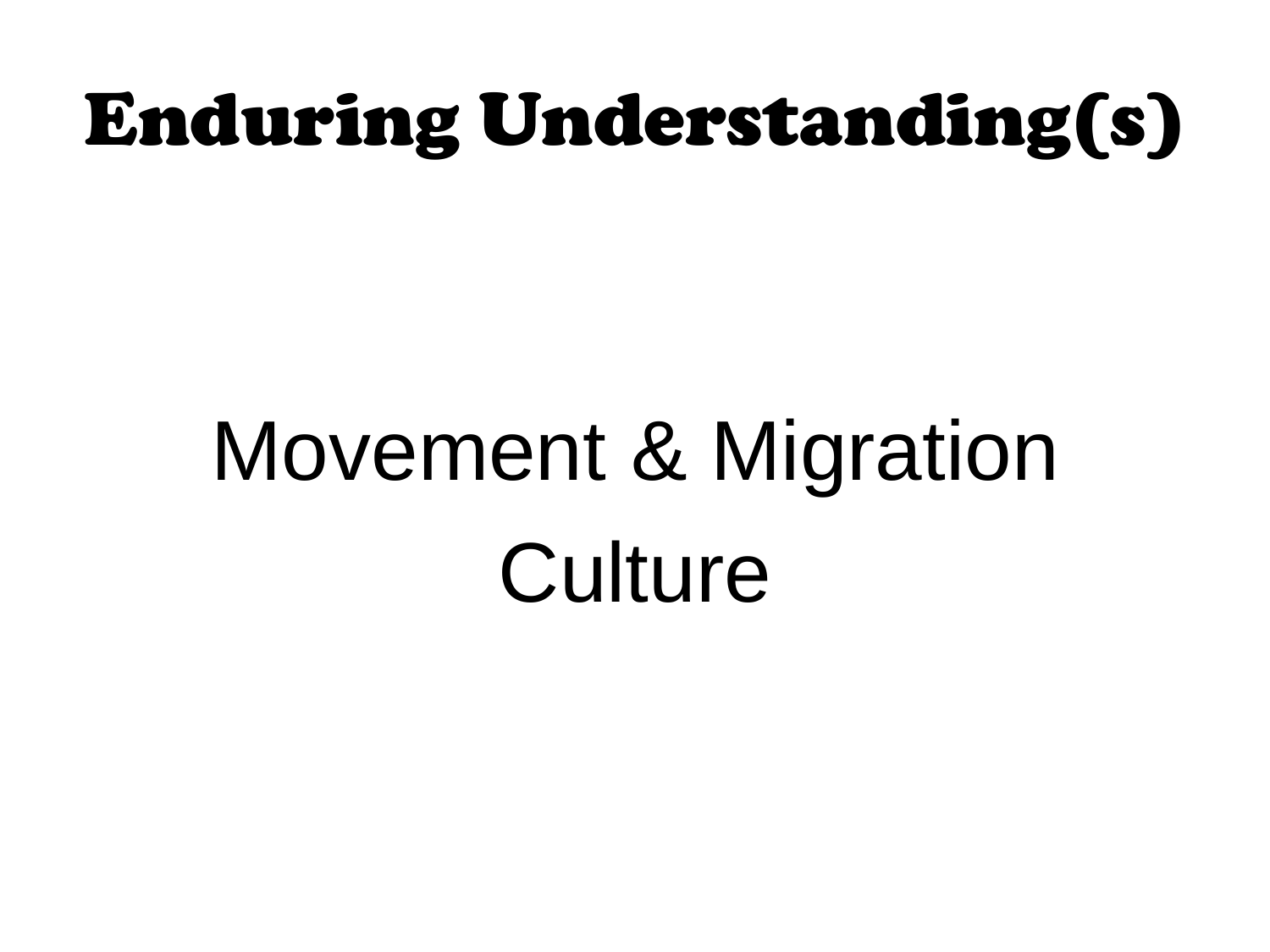#### Georgia Performance Standard - GPS

**SS6H8 The student will describe the culture and development of Australia prior to contact with Europeans.** 

a. Describe the origins and culture of the Aborigines.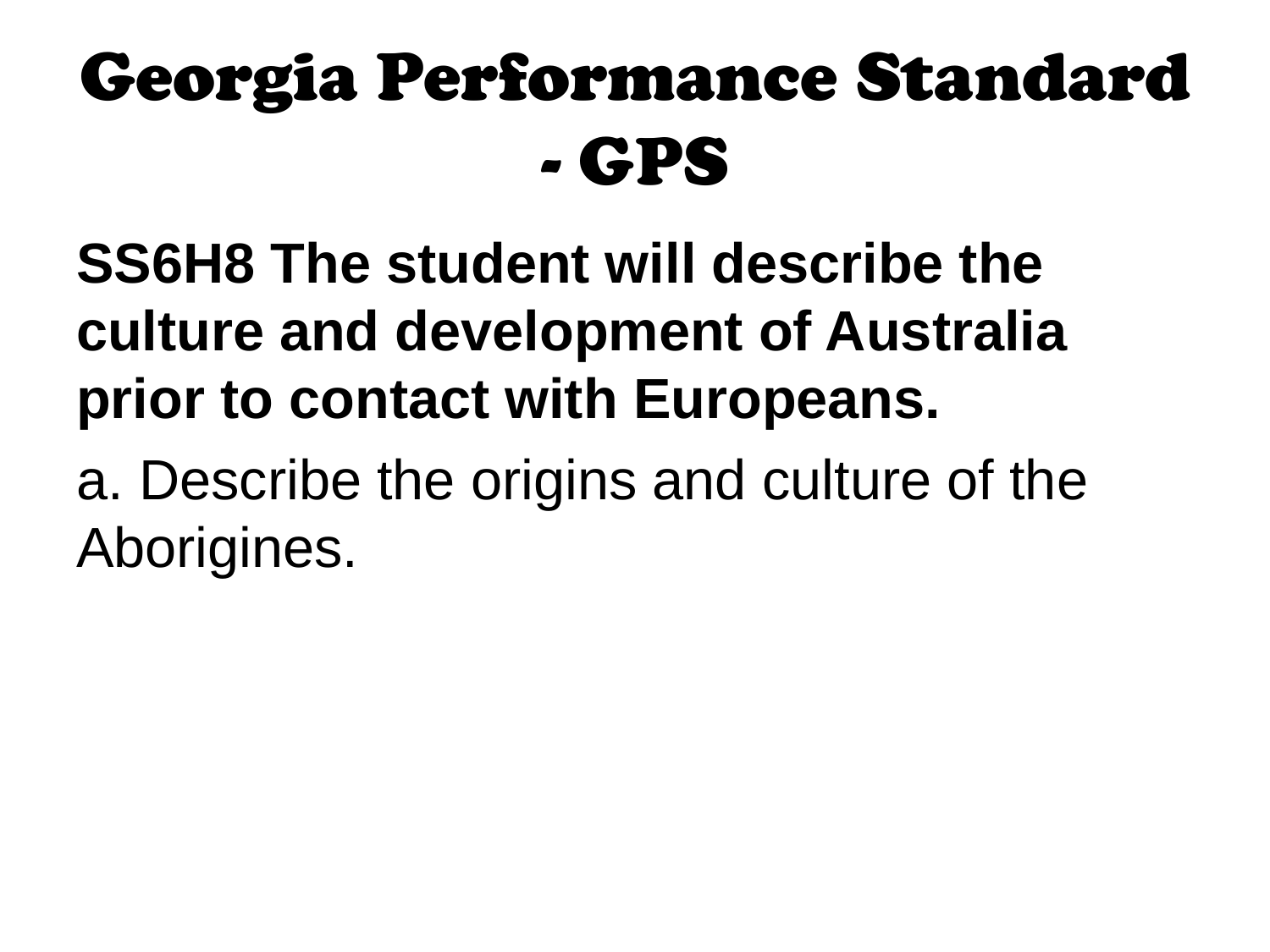## Essential Question(s)

- Who are the Aborigines?
- Where did the original Aborigines come from?
- How did the original Aborigines survive in Australia?
- What are the spiritual beliefs of the Aborigines?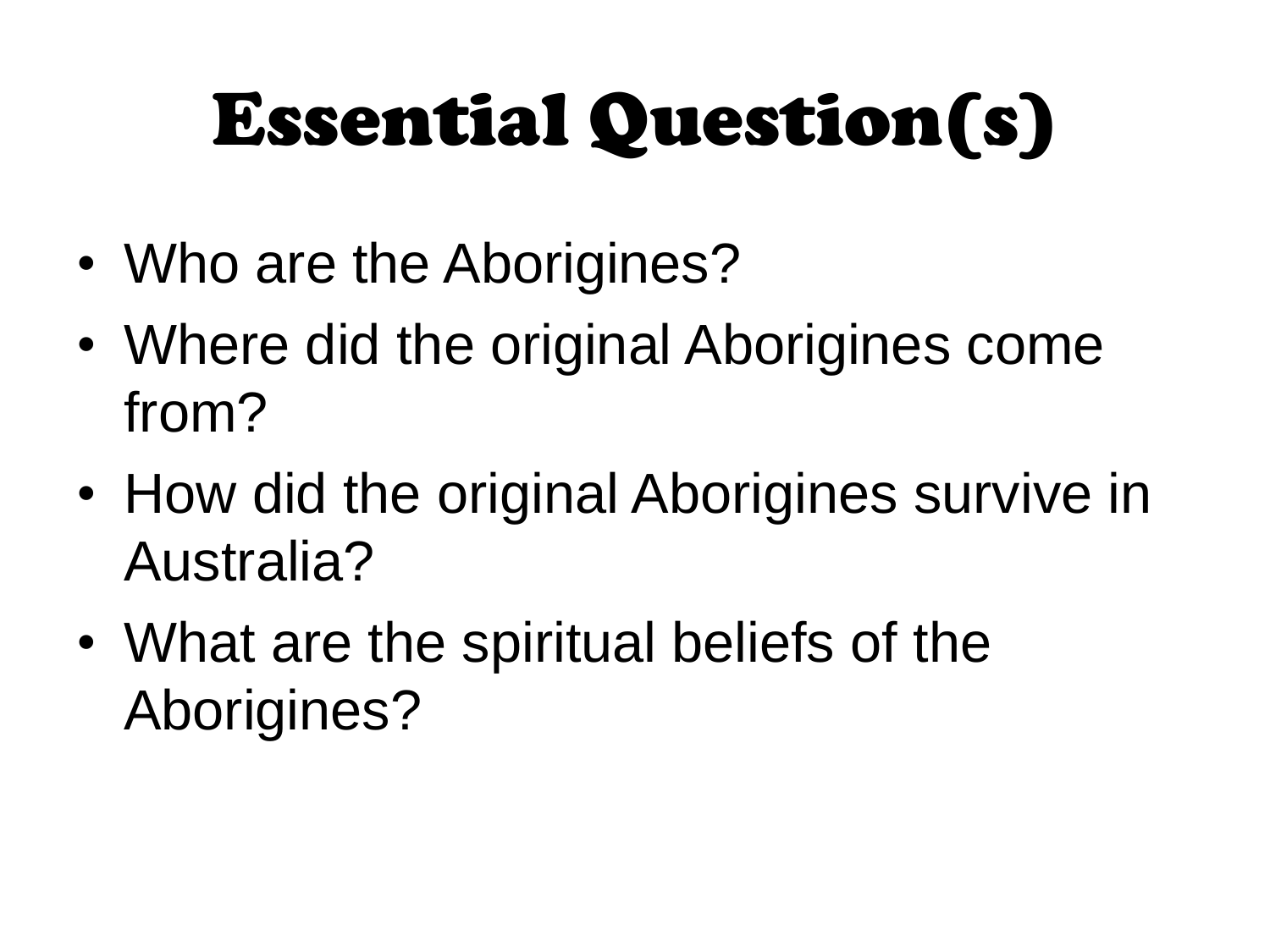**Who are the Aborigines?** 

**Fun Fact:**  Aborigine is a Latin word that means "from the beginning."

- The Aborigines are the first people to live in Australia.
- They migrated or moved from southeast Asia and settled in Australia more than 40,000 years ago.
- The Aborigines lived in groups called **tribes** or **clans** and spoke many different languages.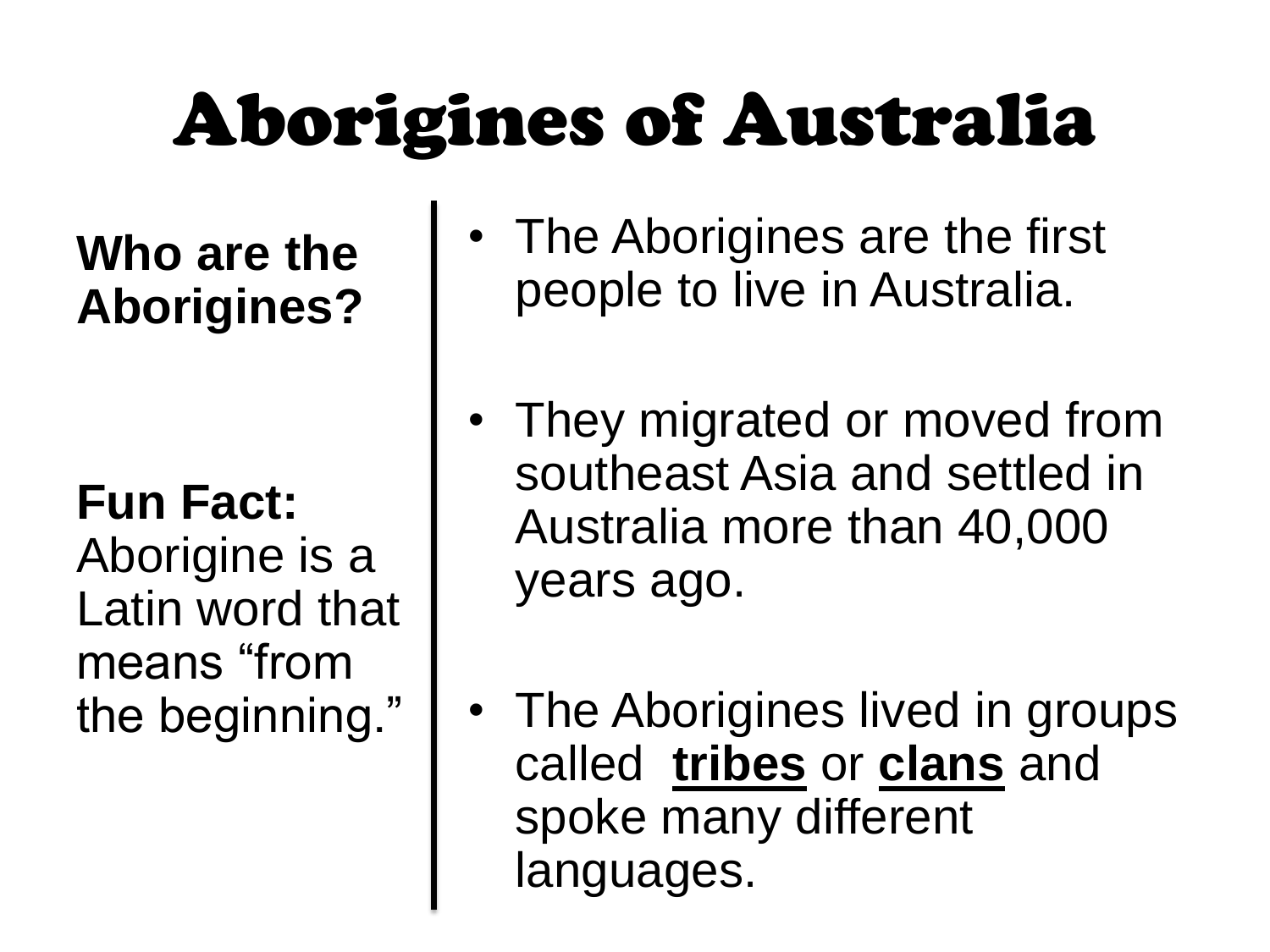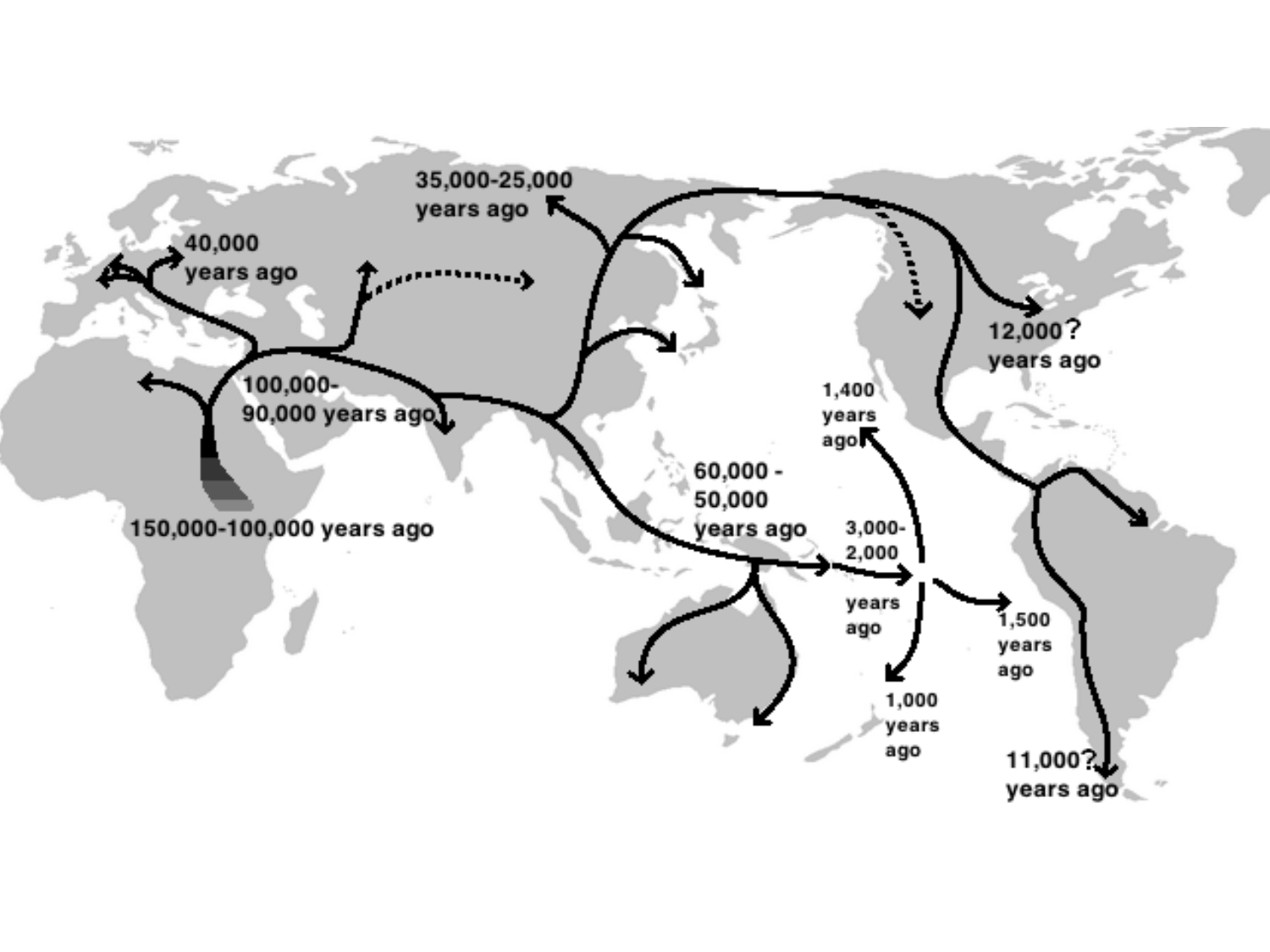#### **Who are the Aborigines?**



- **The Aborigines were nomadic.**  (**Nomadic** means that they moved from place to place to find food. They did not have a permanent home.)
- **They were hunters and gathers.** They hunted animals and gathered food, such as nuts and berries, to eat.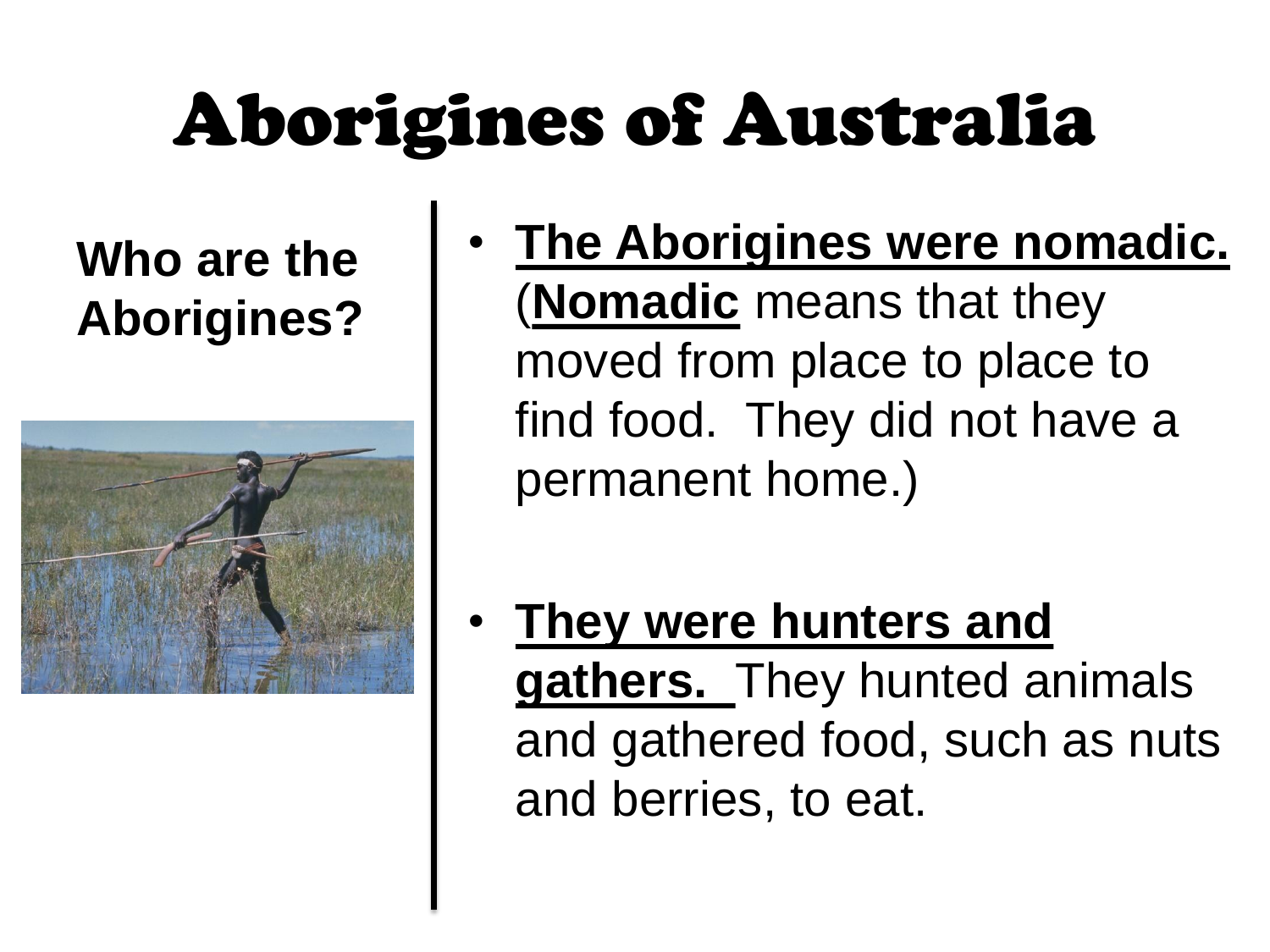**Who are the Aborigines?**  • They used **boomerangs** and spears as tools to hunt for food.



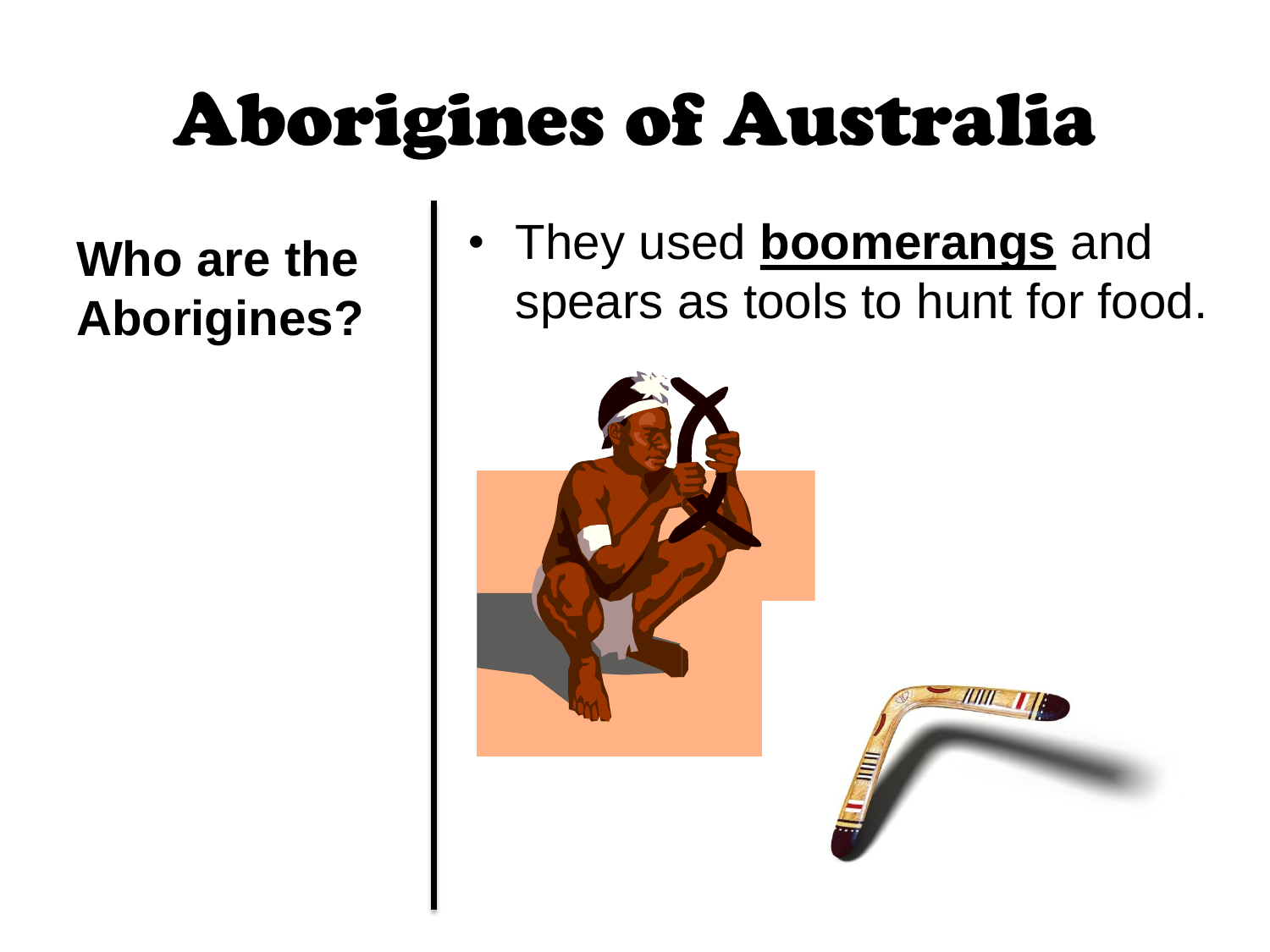**What is Dreamtime?**

- Dreamtime is the spiritual belief of the Aborigines.
- Dreamtime stories explain how animals, plants, water sources, and other natural things were formed by spirit beings.

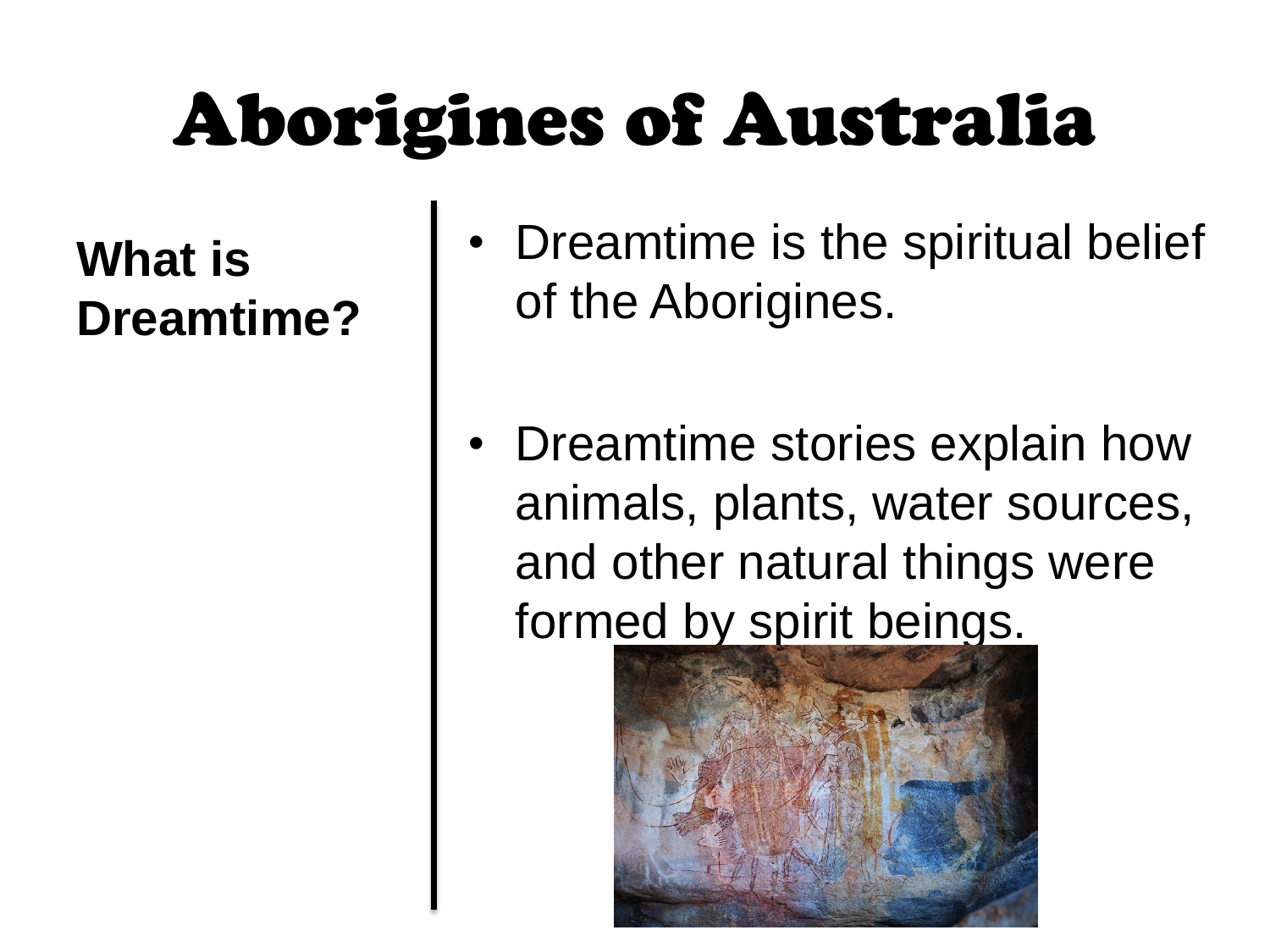**What is Dreamtime?**

- Aborigines feel a strong connection to the land and believe that they are caretakers of the land.
- Ayers Rock, or Uluru, is a sacred site.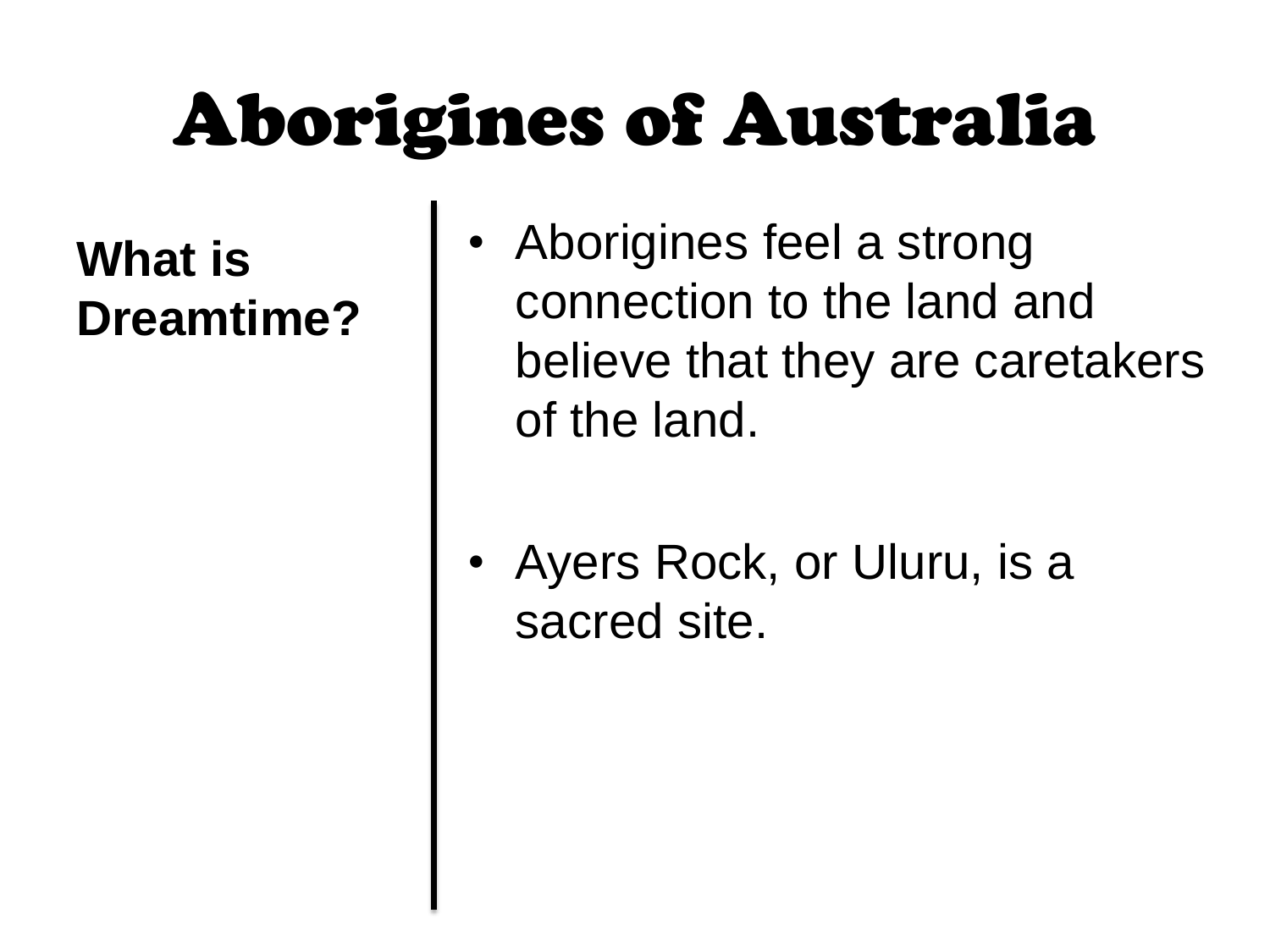#### **What is Dreamtime?**



- There are thousands of rocks that have been painted or engraved (carved) with human and animal shapes.
- They are believed to have been done during dreamtime.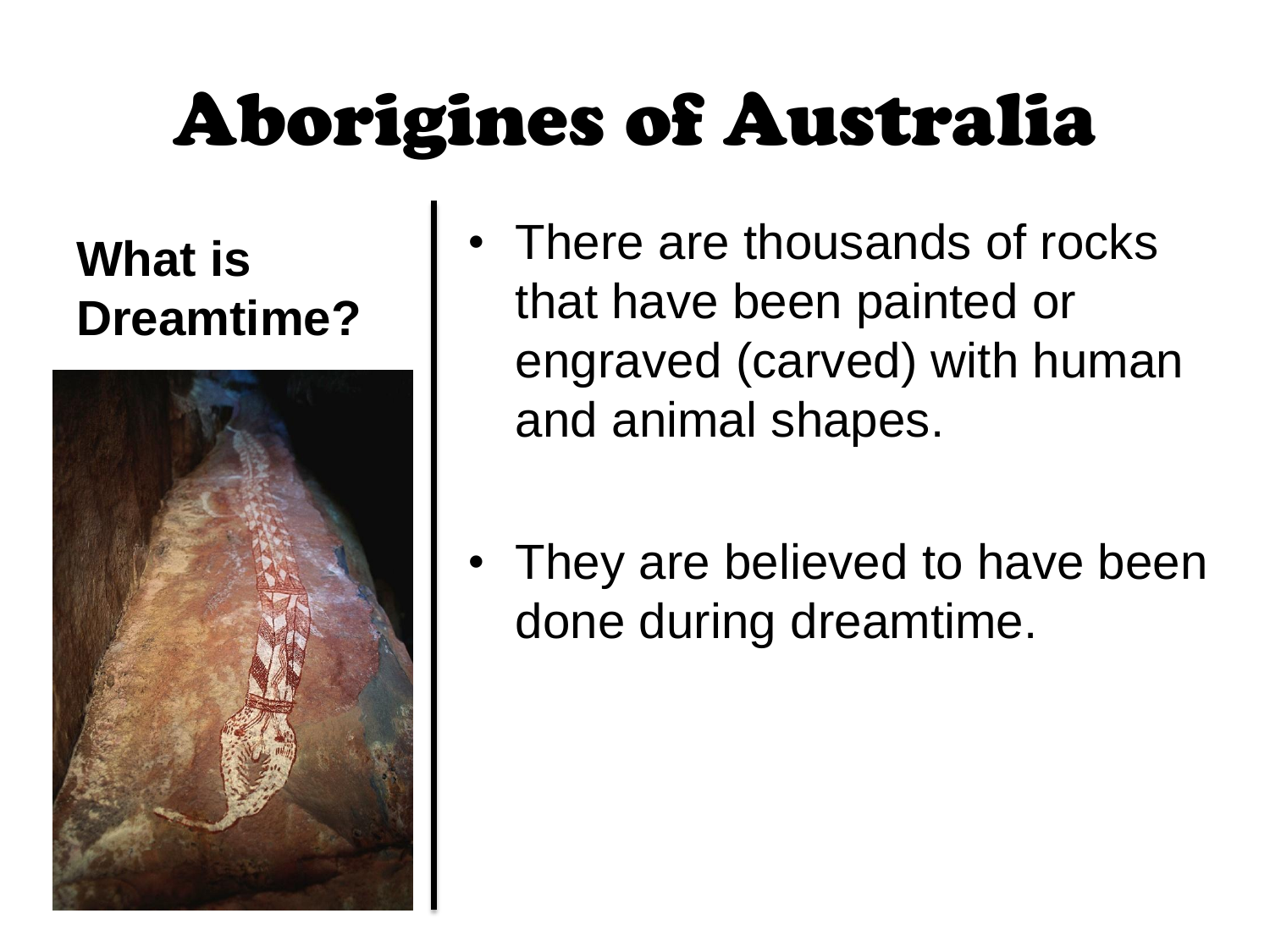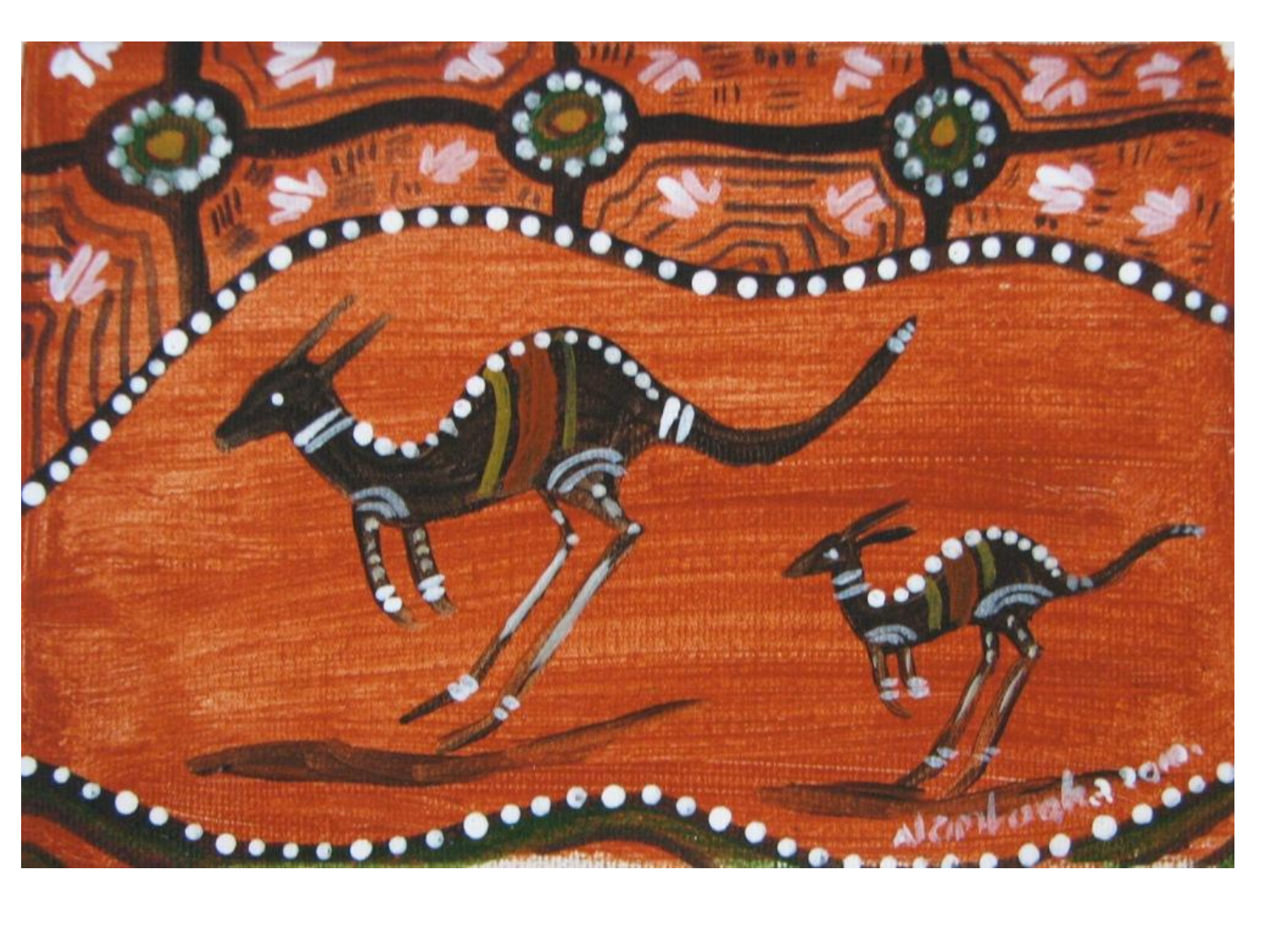**How do we know about the life and culture of the original Aborigines?**

- The original Aborigines shared their heritage and culture through oral tradition.
- Oral tradition means that they shared their history and culture through stories.
- It is through the cave paintings and carvings that were left behind by the original Aborigines that we know about their life and culture.